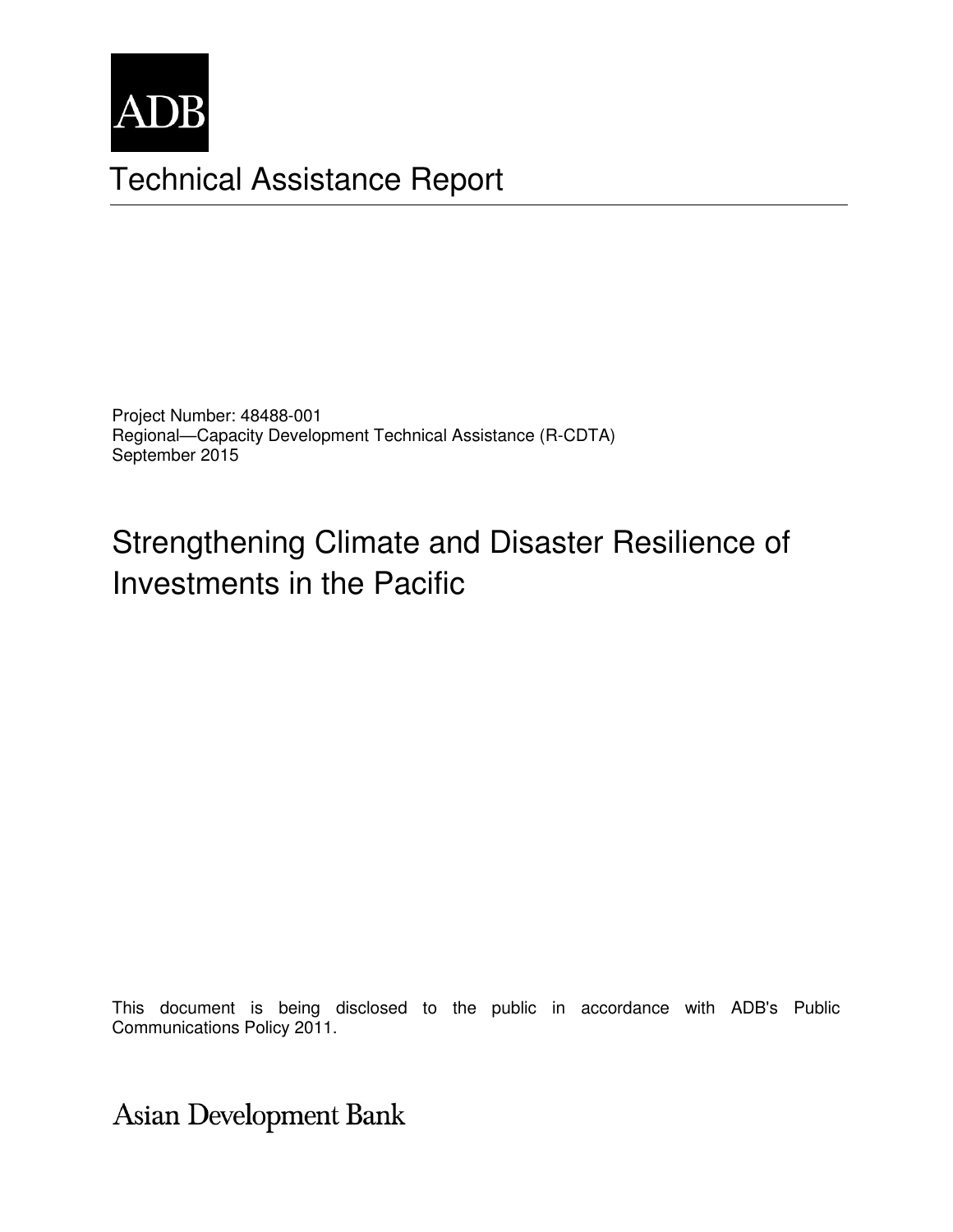#### **ABBREVIATIONS**

|                          | Asian Development Bank    |
|--------------------------|---------------------------|
|                          | developing member country |
|                          | disaster risk management  |
| $\overline{\phantom{0}}$ | <b>Green Climate Fund</b> |
| -                        | <b>Pacific Department</b> |
|                          | technical assistance      |
|                          |                           |

## **NOTE**

In this report, "\$" refers to US dollars.

| <b>Vice-President</b><br><b>Director General</b><br><b>Director</b> | S. Groff, Operations 2<br>X. Yao, Pacific Department (PARD)<br>S. Muramoto, Officer-in-Change, Transport, Energy and Natural<br>Resources Division, PARD                                                                                                                                |
|---------------------------------------------------------------------|-----------------------------------------------------------------------------------------------------------------------------------------------------------------------------------------------------------------------------------------------------------------------------------------|
| <b>Team leader</b><br><b>Team members</b>                           | H. Uusimaa, Climate Change Specialist, PARD<br>M. Rattinger, Climate Change Specialist, Alternate Team Leader,<br>Sustainable Development and Climate Change Department (SDCC)<br>A. Roy, Disaster Risk Management Specialist, SDCC<br>J. Williams, Senior Environment Specialist, PARD |

In preparing any country program or strategy, financing any project, or by making any designation of or reference to a particular territory or geographic area in this document, the Asian Development Bank does not intend to make any judgments as to the legal or other status of any territory or area.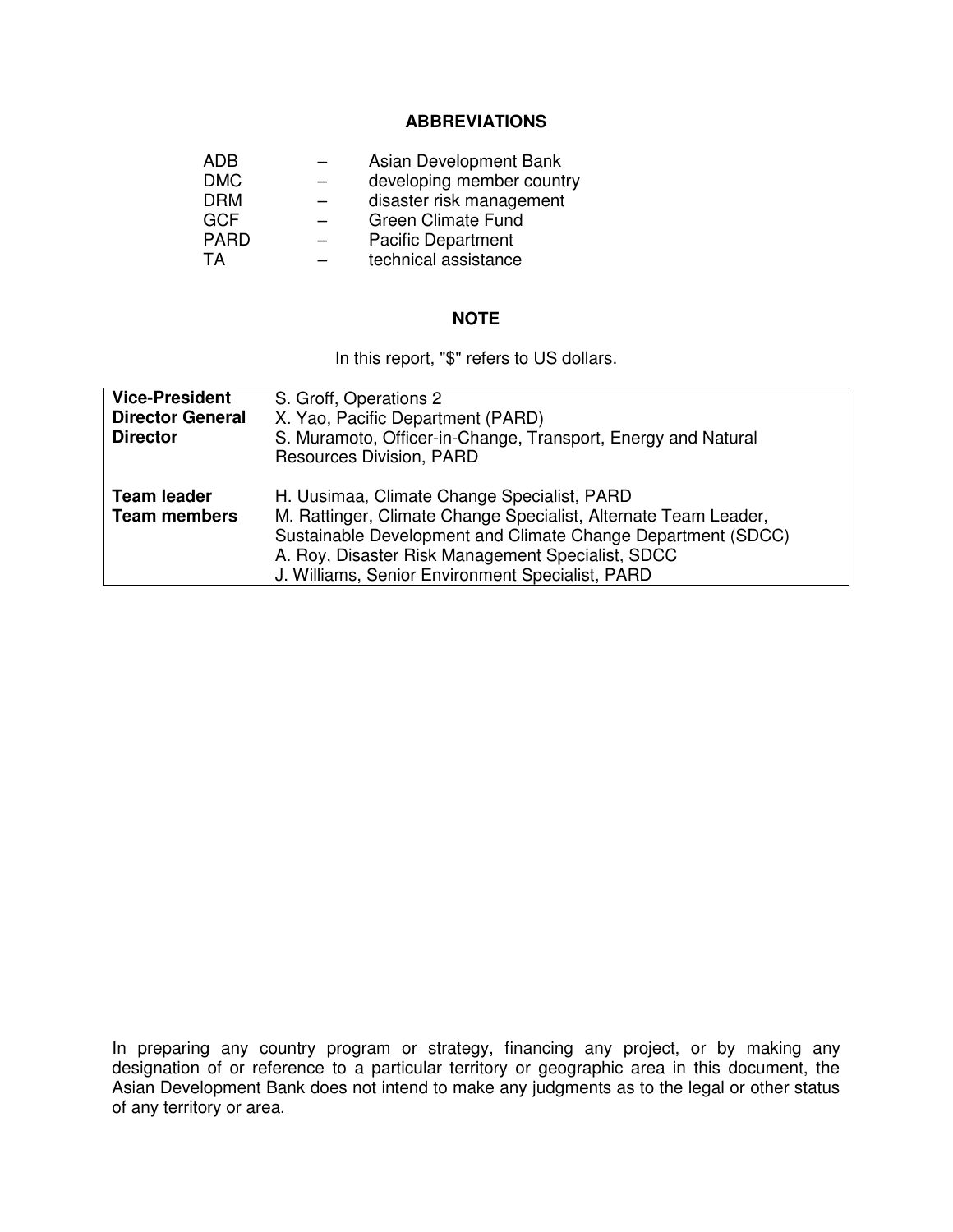# **CONTENTS**

|      |                   | CAPACITY DEVELOPMENT TECHNICAL ASSISTANCE AT A GLANCE |   |
|------|-------------------|-------------------------------------------------------|---|
| Τ.   |                   | <b>INTRODUCTION</b>                                   | 1 |
| Ш.   | <b>ISSUES</b>     |                                                       | 1 |
| III. |                   | THE CAPACITY DEVELOPMENT TECHNICAL ASSISTANCE         | 2 |
|      | А.                | Impact and Outcome                                    | 2 |
|      | В.                | Methodology and Key Activities                        | 2 |
|      | C.                | Cost and Financing                                    | 4 |
|      | D.                | <b>Implementation Arrangements</b>                    | 4 |
| IV.  |                   | THE PRESIDENT'S DECISION                              | 4 |
|      | <b>APPENDIXES</b> |                                                       |   |
| 1.   |                   | Design and Monitoring Framework                       | 5 |
| 2.   |                   | Cost Estimates and Financing Plan                     | 8 |
| 3.   |                   | <b>Outline Terms of Reference for Consultants</b>     | 9 |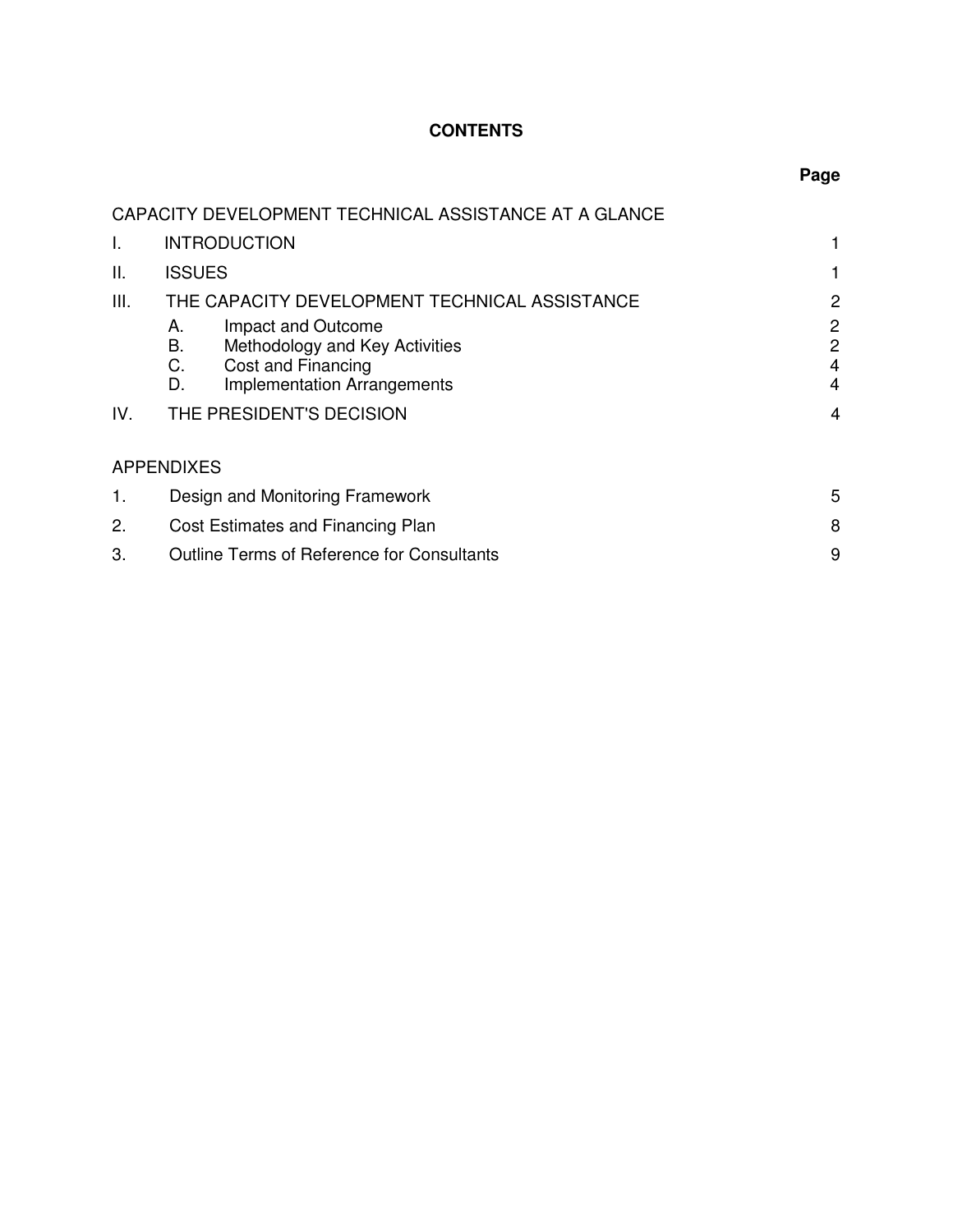## **CAPACITY DEVELOPMENT TECHNICAL ASSISTANCE AT A GLANCE**

|   | 1. Basic Data                                                                                                         |                                                                                                                                                                                                                                              |                                    |                                                                      | Project Number: 48488-001         |              |
|---|-----------------------------------------------------------------------------------------------------------------------|----------------------------------------------------------------------------------------------------------------------------------------------------------------------------------------------------------------------------------------------|------------------------------------|----------------------------------------------------------------------|-----------------------------------|--------------|
|   | <b>Project Name</b>                                                                                                   | Strengthening Climate and Disaster<br>Resilience of Investments in the Pacific  /Division                                                                                                                                                    | <b>Department</b>                  | PARD/PATE                                                            |                                   |              |
|   | Country<br><b>Borrower</b>                                                                                            | REG<br>Regional                                                                                                                                                                                                                              | <b>Executing</b><br>Agency         | Asian Development Bank                                               |                                   |              |
|   | 2. Sector                                                                                                             | Subsector(s)                                                                                                                                                                                                                                 |                                    |                                                                      | <b>ADB Financing (\$ million)</b> |              |
| ℐ | Transport                                                                                                             | Transport policies and institutional development                                                                                                                                                                                             |                                    |                                                                      |                                   | 0.25         |
|   | Agriculture, natural<br>resources and rural<br>development                                                            | Agricultural policy, institutional and capacity development                                                                                                                                                                                  |                                    |                                                                      |                                   | 0.25         |
|   | Energy<br>Water and other urban<br>infrastructure and<br>services                                                     | Energy sector development and institutional reform<br>Urban policy, institutional and capacity development                                                                                                                                   |                                    |                                                                      |                                   | 0.25<br>0.25 |
|   |                                                                                                                       |                                                                                                                                                                                                                                              |                                    | <b>Total</b>                                                         |                                   | 1.00         |
|   | 3. Strategic Agenda                                                                                                   | <b>Subcomponents</b>                                                                                                                                                                                                                         |                                    | <b>Climate Change Information</b>                                    |                                   |              |
|   | Inclusive economic<br>growth (IEG)<br>Environmentally<br>sustainable growth<br>(ESG)<br>Regional integration<br>(RCI) | Pillar 1: Economic opportunities,<br>including jobs, created and expanded<br>Disaster risk management<br>Global and regional transboundary<br>environmental concerns<br>Pillar 3: Money and finance<br>Pillar 4: Other regional public goods | Adaptation (\$ million)<br>Project | Climate Change impact on the                                         |                                   | 1.00<br>Low  |
|   | 4. Drivers of Change<br>Governance and<br>capacity development<br>(GCD)                                               | <b>Components</b><br>Institutional development<br>Organizational development                                                                                                                                                                 |                                    | <b>Gender Equity and Mainstreaming</b><br>Some gender elements (SGE) |                                   |              |
|   | Knowledge solutions<br>(KNS)                                                                                          | Knowledge sharing activities                                                                                                                                                                                                                 |                                    |                                                                      |                                   |              |
|   | Partnerships (PAR)                                                                                                    | Bilateral institutions (not client<br>government)<br>Implementation<br>Regional organizations                                                                                                                                                |                                    |                                                                      |                                   |              |
|   | 5. Poverty Targeting                                                                                                  |                                                                                                                                                                                                                                              | <b>Location Impact</b>             |                                                                      |                                   |              |
|   | Project directly targets<br>poverty                                                                                   | No                                                                                                                                                                                                                                           | Regional                           |                                                                      |                                   | High         |
|   | 6. TA Category:                                                                                                       | B                                                                                                                                                                                                                                            |                                    |                                                                      |                                   |              |
|   | 7. Safeguard Categorization Not Applicable                                                                            |                                                                                                                                                                                                                                              |                                    |                                                                      |                                   |              |
|   | 8. Financing                                                                                                          |                                                                                                                                                                                                                                              |                                    |                                                                      |                                   |              |
|   | <b>Modality and Sources</b>                                                                                           |                                                                                                                                                                                                                                              |                                    | Amount (\$ million)                                                  |                                   |              |
|   | <b>ADB</b>                                                                                                            |                                                                                                                                                                                                                                              |                                    |                                                                      | 1.00                              |              |
|   | Fund                                                                                                                  | Capacity development technical assistance: Technical Assistance Special                                                                                                                                                                      |                                    |                                                                      | 1.00                              |              |
|   | Cofinancing                                                                                                           |                                                                                                                                                                                                                                              |                                    |                                                                      | 0.00                              |              |
|   | None                                                                                                                  |                                                                                                                                                                                                                                              |                                    |                                                                      | 0.00                              |              |
|   | <b>Counterpart</b><br>None                                                                                            |                                                                                                                                                                                                                                              |                                    |                                                                      | 0.00<br>0.00                      |              |
|   | <b>Total</b>                                                                                                          |                                                                                                                                                                                                                                              |                                    |                                                                      | 1.00                              |              |
|   | 9. Effective Development Cooperation                                                                                  |                                                                                                                                                                                                                                              |                                    |                                                                      |                                   |              |
|   | Use of country procurement systems                                                                                    | No                                                                                                                                                                                                                                           |                                    |                                                                      |                                   |              |
|   |                                                                                                                       | Use of country public financial management systems<br>No                                                                                                                                                                                     |                                    |                                                                      |                                   |              |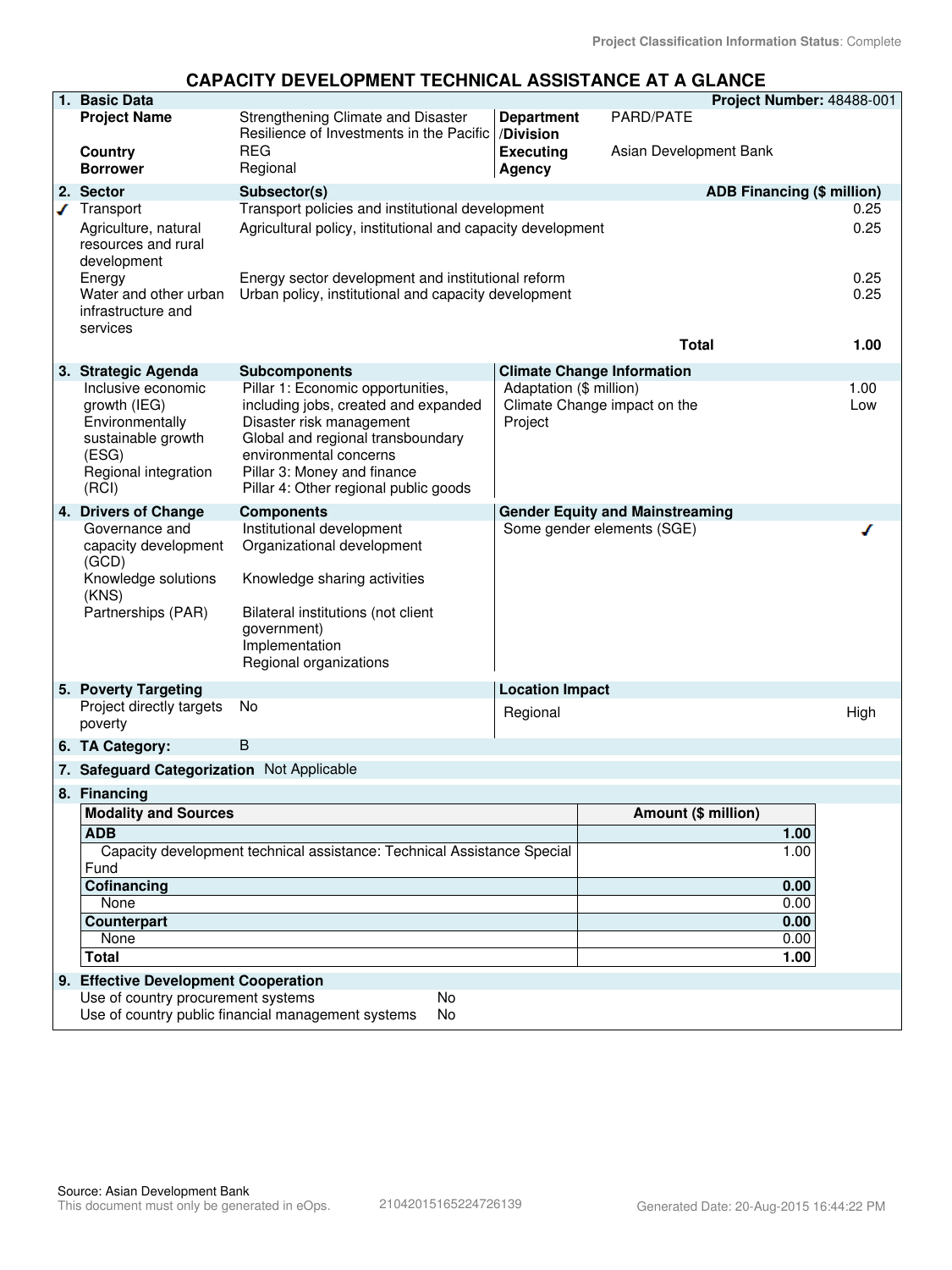## **I. INTRODUCTION**

1. The Pacific developing member countries (DMCs) of the Asian Development Bank (ADB) have regularly requested ADB support in climate risk management and accessing climate financing. As a response, ADB has incorporated climate risk management as a standard practice in investments, and has facilitated access to international climate financing, primarily as investment cofinancing.

2. New climate finance mechanisms such as the Green Climate Fund (GCF) will likely be major sources of financing. Given ADB's accreditation in March 2015 as an implementing entity of the GCF—the first for a multilateral development bank—it is likely that ADB will face increasing demands for assistance from Pacific DMCs with regard to climate-related investments that are supported by international climate finance sources. At their May 2015 meeting, Pacific DMC governors requested specific support for accessing the GCF and expanding support for climate risk management. This technical assistance (TA) will respond to this request by building the capacity of Pacific DMCs to better manage climate and disaster risks and access climate financing, which is critical for expanding climate change actions and for improving resilience of investments in the Pacific.<sup>1</sup>

#### **II. ISSUES**

3. The small size, remoteness, and fragile biodiversity of Pacific island countries make them exceptionally vulnerable to natural hazards and climate change, but they have low capacity to manage the resulting risks. Climate change is increasing the risk associated with natural hazards. Increasing variability in rainfall patterns is increasing the risk of floods and droughts, increased ocean temperatures and ocean acidification are leading to coral bleaching and destruction of natural coastal barriers, and sea level rise is contributing to coastal erosion and salt water intrusion. These changes have increased the region's exposure and vulnerability to disasters brought about by weather events such as tropical cyclones and storm surges, which have inflicted significant losses on fragile Pacific economies. A single disaster event has the potential to erode many years of economic development gains by damaging critical infrastructure, destroying livelihoods, and diverting resources from development spending toward disaster response and reconstruction efforts.

4. Physical infrastructure associated with transport, energy, water supply and sanitation, and human settlements is particularly vulnerable to climate change and disaster risks. Adaptation measures to increase the resilience of infrastructure to both disaster events and long-term climate change may involve a significant incremental cost in addition to the underlying infrastructure investments. In a review of ADB investment projects across sectors spanning the period 2010 to 2012, it was found that climate-proofing measures represented on average 8.4% of total capital cost. For water investment projects alone, the average climate-proofing cost reached 31% of capital cost. According to the ADB report on Economics of Climate Change in the Pacific,<sup>2</sup> the Pacific region would require \$447 million on average every year until 2050 (approximately 1.5% of gross domestic product) to prepare for the worst climate scenario, and the cost could be as high as \$775 million per year or 2.5% of gross domestic product per annum. Given the very large and growing adaptation needs in the Pacific, significant amounts of additional financing must be mobilized.

 $\overline{a}$ 1 The design and monitoring framework is in Appendix 1. The TA first appeared in the business opportunities section

of ADB's website on 18 December 2014. 2 ADB. 2013. *The Economics of Climate Change in the Pacific.* Manila.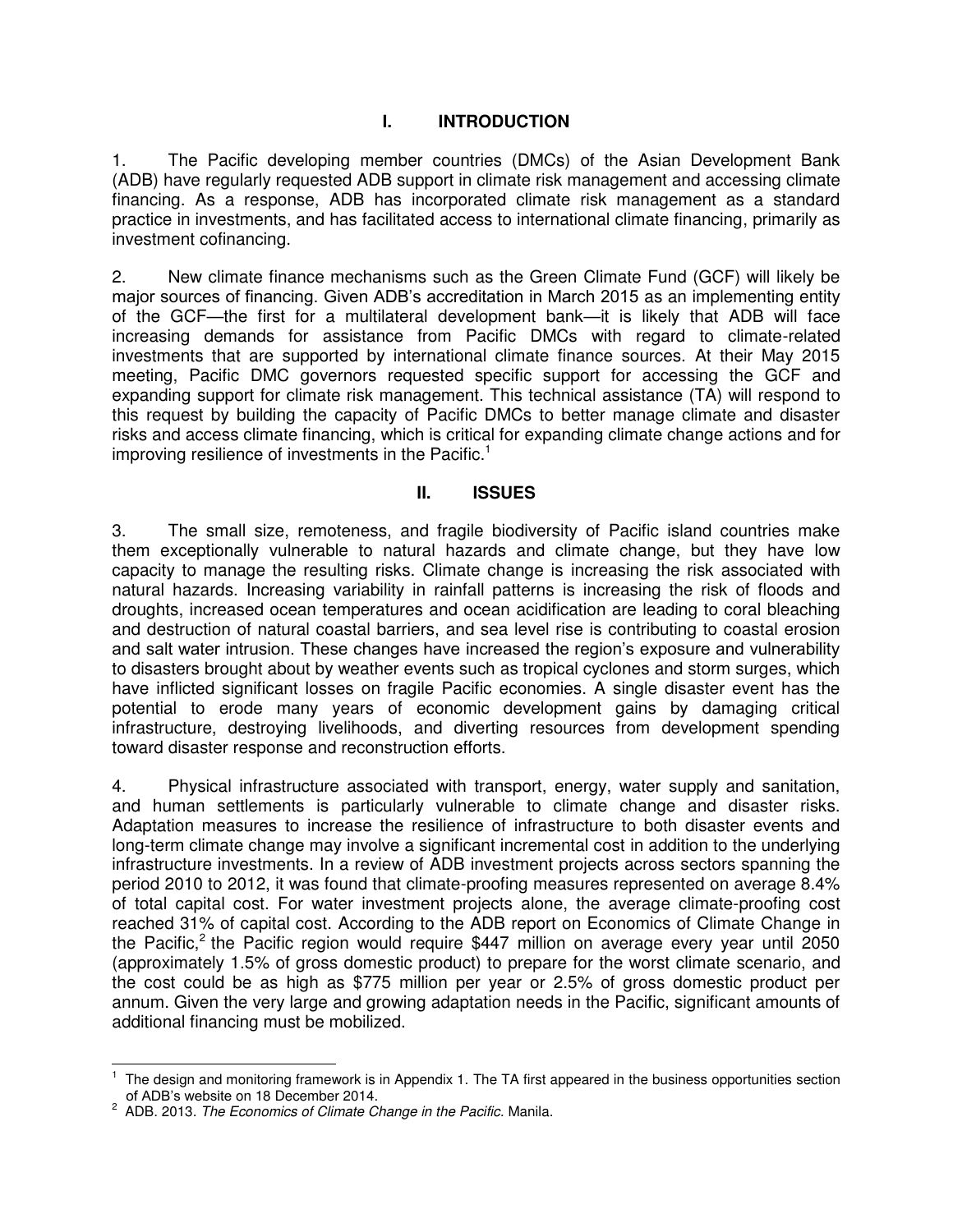5. The TA will strengthen the resilience of investments in the Pacific by (i) incorporating climate change and disaster risk management (DRM) considerations into project designs, (ii) strengthening the capacity to integrate climate change and DRM considerations in government planning processes in key sectors in selected countries, and (iii) supporting access to climate change financing. Target DMCs and investment projects will be proposed based on climate and disaster risk screening, and the adaptation priorities of Pacific DMCs.<sup>3</sup>

6. This TA will expand ongoing climate change activities in the region—such as the Pacific Regional Strategic Program for Climate Resilience,<sup>4</sup> and ongoing climate proofing activities associated with ADB investments—and build on the experience of the Pacific Department (PARD) with international climate change funds, such as the Climate Investment Funds, and the Least Developed Countries Fund of the Global Environment Facility. The TA will promote a closer working relationship with partner organizations in the production and dissemination of specific climate information relevant to investment projects, and promote regional cooperation and knowledge sharing on climate change and DRM in Pacific DMCs. The TA will also build on support to GCF and climate finance readiness provided to some Pacific countries by ADB's Sustainable Development and Climate Change Department.<sup>5</sup>

7. The TA responds to the priorities identified in the Regional Operations Business Plan for the Pacific, 2015–2017.<sup>6</sup> The TA also supports the national adaptation priorities of Pacific DMCs, and ADB's Interim Pacific Approach 2015.<sup>7</sup> As the TA support will be directly linked to pipeline investments and key sectors where ADB is providing investment support in the Pacific, the focus is consistent with country partnership strategies and Pacific Approach priorities.

# **III. THE CAPACITY DEVELOPMENT TECHNICAL ASSISTANCE**

# **A. Impact and Outcome**

8. The impact will be strengthened integrated risk management to enhance the climate and disaster resilience of Pacific DMCs. The outcome will be increased climate and disaster resilience of investments in Pacific DMCs. This will be measured by Pacific DMCs adopting procedures for incorporating climate and disaster risk management into sector investments, and increased flow of climate change financing to selected countries.

# **B. Methodology and Key Activities**

9. The TA will have three main outputs:

10. **Output 1: Climate change and disaster risk management incorporated into investments in the Pacific.** The TA will support mainstreaming of climate change and DRM into ADB investments through specific support to project teams and implementing agencies. The support may include carrying out climate risk and vulnerability assessments; identifying disaster risks based on assessments carried out by DMCs, development partners and ADB; identifying climate and disaster-proofing options in investments, including engineering solutions and ecosystem-based adaptation options, as well as incorporating gender considerations; and supporting economic analysis of projects and estimating the incremental costs of adaptation and

<sup>&</sup>lt;sup>3</sup> TA activities in DMCs will be initiated only after a no-objection letter has been obtained from the government.

<sup>4</sup> ADB. 2013. *Implementation of the Strategic Program for Climate Resilience: Pacific Region.* Manila.

<sup>5</sup> ADB. 2013. *Enhancing Readiness of ADB Developing Member Countries for Scaled Up Climate Finance.* Manila.

<sup>6</sup> ADB. 2014. *Pacific: Regional Operations Business Plan, 2015–2017.* Manila.

<sup>7</sup> ADB. 2015. *Interim Pacific Approach 2015*. Manila.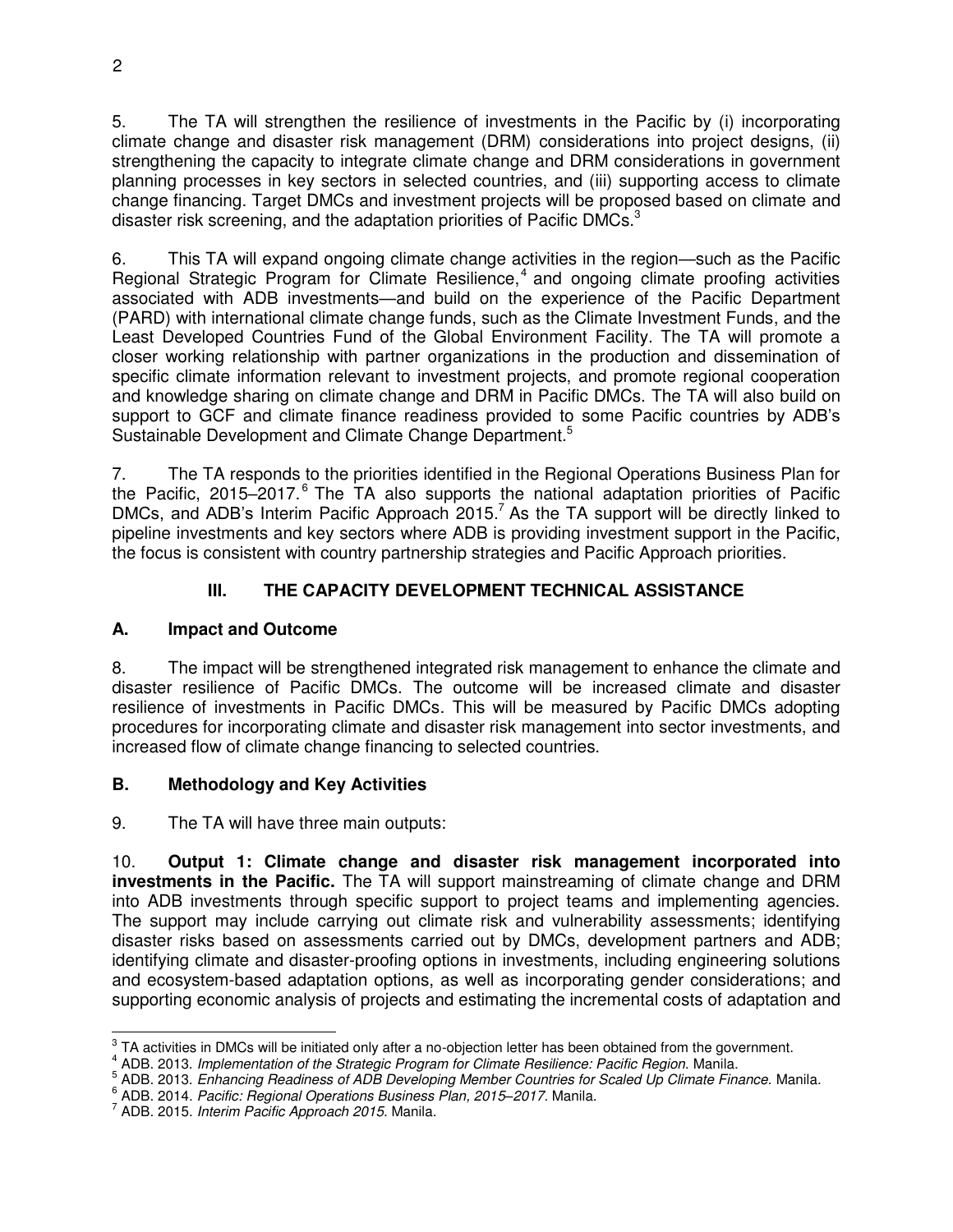DRM. The adaptation options are identified and prioritized based on their technical feasibility and economic viability, in accordance with the ADB climate risk management approach.<sup>8</sup> Although climate proofing could increase the upfront costs of the infrastructure projects, such costs should be economically justified by lower total life cycle costs and by the high probability of climate-related damage. The economic analysis aims to identify which adaptation option yields the highest net benefit, and it can also point to the best timing for investing in adaptation.

11. The TA will also review PARD experience on climate change and the Pacific Climate Change Implementation Plan, and provide recommendations for updating the plan or incorporating it into the Pacific Approach. The TA will also include communication and dissemination of lessons, and produce regional knowledge products or studies on climate change and climate and disaster proofing at the project level, to inform output 2 activities for supporting government sector-level mainstreaming.

12. **Output 2. Capacity to integrate climate and disaster risk management in government planning processes strengthened.** Based on the output 1 project-level experiences on climate and disaster proofing, the TA will develop sector-level guidance, tools or plans for incorporating climate and disaster risk management into investments in priority sectors in selected Pacific DMCs, and provide related capacity building activities. Target DMCs and sectors will be proposed based on an assessment of vulnerable sectors and linkages with existing investments. Key activities could include review and assessment of sector planning processes, and development of new or improvement of existing tools for incorporating climate and disaster risk management, including gender considerations, into planning and investments (such as climate risk screening tools, project appraisal tools, and guidance on economic analysis or monitoring and evaluation). The TA will also include capacity building in applying the tools, strengthening institutional arrangements and policy support for sector-level mainstreaming, and promoting regional cooperation and sharing of lessons.

13. **Output 3. Access to climate change financing supported in selected countries.** The TA will support access to climate financing to cover the incremental costs of climate change in investments. Road maps or project pipelines for accessing climate finance in Pacific DMCs will be developed, as well as support for development of financing proposals to access GCF or other climate financing resources. The TA will also identify opportunities for regional initiatives on climate change and DRM in the Pacific. Target sector investments will be proposed based on the risks and vulnerabilities of the investments, and government priorities for adaptation, following discussions with DMC authorities and regional organizations. The climate financing proposals will be developed in close coordination with the Sustainable Development and Climate Change Department and the GCF secretariat.

14. The TA is based on the assumption that the current high interest among Pacific DMCs to manage climate and disaster risks and to access a greater volume of climate finance through international finance mechanisms will continue. Potential risks are related to climate finance mechanisms not being accessible as anticipated, due to (i) lack of financial commitment by developed countries to GCF and other climate funds; (ii) excessive delays in the implementation of international climate finance mechanisms such as the GCF; and (iii) DMC investment priorities failing to correspond to those of climate finance sources. The TA is not expected to lead to any safeguard risks.

<sup>&</sup>lt;sup>8</sup> [http://www.adb.org/publications/climate-risk-management-adb-projects.](http://www.adb.org/publications/climate-risk-management-adb-projects) As an example, for a transport sector project investing in bridge infrastructure, adaptation measures to respond to increased risks of flooding might include engineering solutions such as building a higher bridge, or flood control measures such as improvements in catchment management.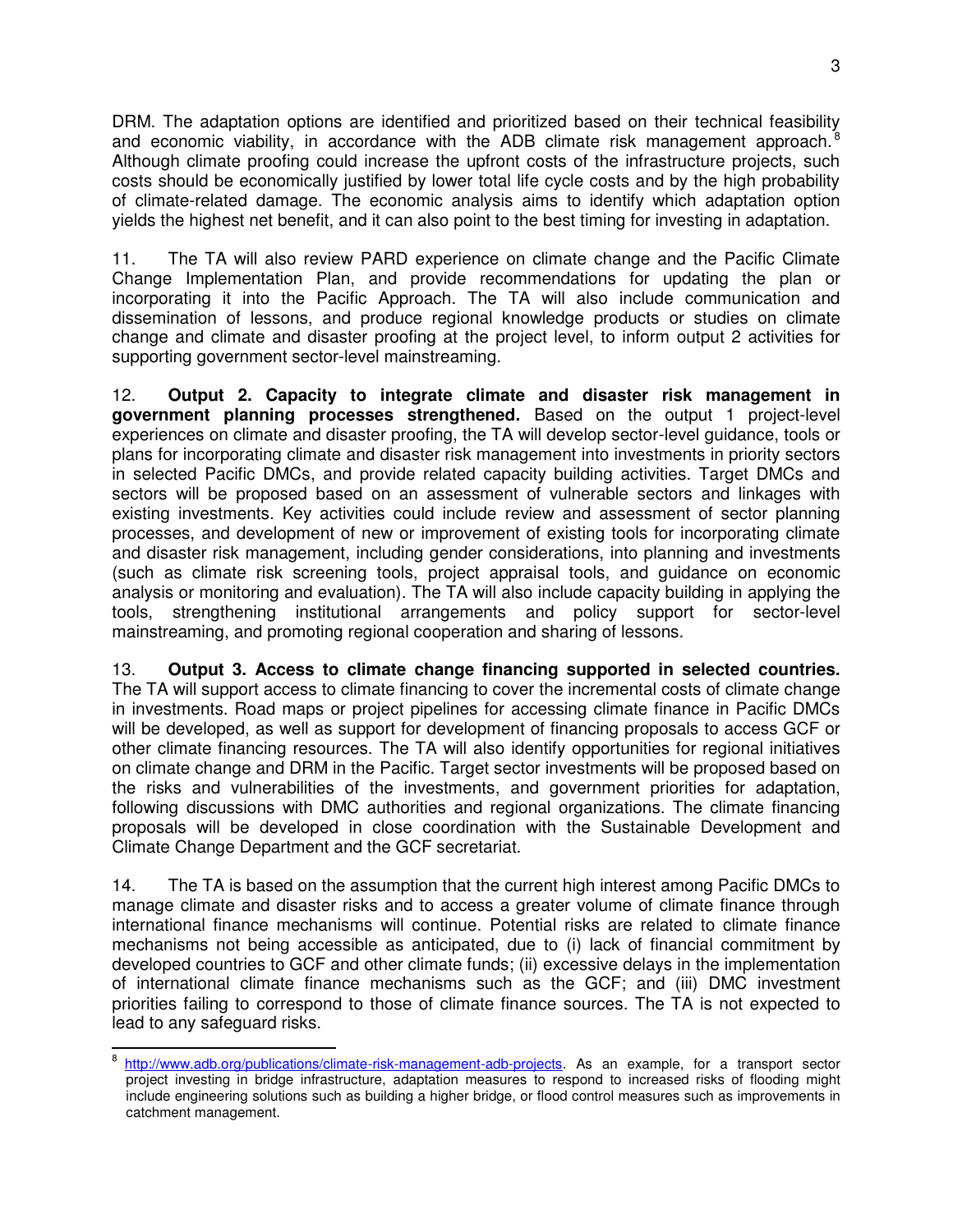# **C. Cost and Financing**

15. The TA is estimated to cost \$1,000,000, which will be financed on a grant basis by ADB's Technical Assistance Special Fund (TASF-V). The cost estimates and financing plan is in Appendix 2.

#### **D. Implementation Arrangements**

16. ADB, through PARD, will be the executing agency and will exercise overall responsibility for coordination, supervision, and implementation of all project activities, while the Sustainable Development and Climate Change Department will provide technical support. The TA will be implemented over a period of 39 months. The activities are expected to commence in October 2015 and to be completed by 21 December 2018, with the closing of TA on 29 April 2019.

17. The TA will finance consulting services, workshops, regional knowledge products or studies, and report preparation. A team of international and national consultants will be engaged to assist in TA implementation. The team will include an international climate change specialist and team leader (15 person-months, intermittent) and a national project coordinator (35 personmonths), recruited following individual consultant selection; and various international climate change, DRM or relevant sector specialists to be recruited through indefinite delivery contracts to flexibly respond to the project and DMC needs (15 person-months). For the indefinite delivery contracts, full terms of reference will be developed during implementation based on project needs, and lump-sum contracts may be used. The outline terms of reference for consultants are in Appendix 3.

18. The consultants will be engaged in accordance with ADB's Guidelines on the Use of Consultants (2013, as amended from time to time). Disbursements will be made in accordance with the ADB *Technical Assistance Disbursement Handbook* (2010, as amended from time to time).

19. The TA will include communication and dissemination of lessons through knowledge products on climate change and climate and disaster proofing at the project level, and mainstreaming at the sector level. The project will be monitored principally through project-level reports, as well as reports from climate finance mechanisms (e.g., GCF reports). Results will be disseminated through workshops and publications.

# **IV. THE PRESIDENT'S DECISION**

20. The President, acting under the authority delegated by the Board, has approved the provision of technical assistance not exceeding the equivalent of \$1,000,000 on a grant basis for Strengthening Climate and Disaster Resilience of Investments in the Pacific, and hereby reports this action to the Board.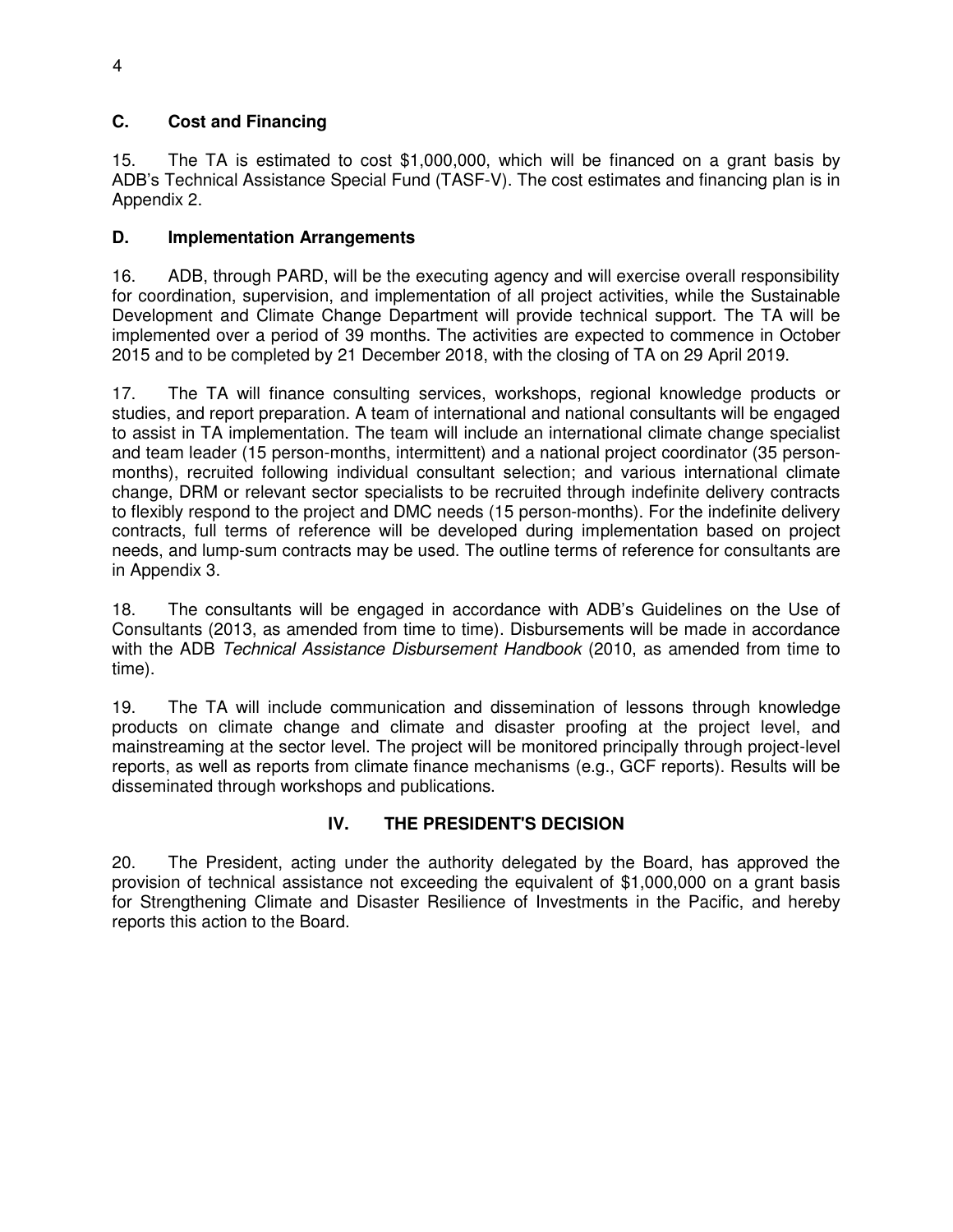#### **DESIGN AND MONITORING FRAMEWORK**

#### **Impacts the Project is Aligned with**

Strengthened integrated risk management to enhance climate and disaster resilience (Draft Strategy for Climate and Disaster Resilient Development in the Pacific)<sup>a</sup>

| <b>Results Chain</b>                                                                                                          | <b>Performance Indicators</b><br>with Targets and Baselines                                                                                                                              | <b>Data Sources and</b><br>Reporting                                                                         | <b>Risks</b>                                                                                            |
|-------------------------------------------------------------------------------------------------------------------------------|------------------------------------------------------------------------------------------------------------------------------------------------------------------------------------------|--------------------------------------------------------------------------------------------------------------|---------------------------------------------------------------------------------------------------------|
| <b>Outcome</b>                                                                                                                | By 2018:                                                                                                                                                                                 |                                                                                                              |                                                                                                         |
| Climate and disaster<br>resiliency of<br>investments in Pacific<br><b>DMCs increased</b>                                      | a. At least two Pacific<br>DMCs have adopted new<br>sector-level procedures for<br>incorporating climate<br>change and DRM<br>considerations into<br>investments                         | a. National reports of<br>Pacific DMCs; reports<br>from climate finance<br>mechanisms (e.g., GCF<br>reports) | Climate finance<br>mechanisms not<br>accessible as<br>anticipated                                       |
|                                                                                                                               | Baseline: NA                                                                                                                                                                             |                                                                                                              |                                                                                                         |
|                                                                                                                               | b. Flow of climate change<br>financing to at least two<br>selected countries is at<br>least 10% higher                                                                                   | b. Semiannual TA<br>progress reports                                                                         |                                                                                                         |
|                                                                                                                               | Baseline: 2015 climate<br>change financing in the<br>selected countries                                                                                                                  |                                                                                                              |                                                                                                         |
| <b>Outputs</b><br>1. Climate and<br>disaster risk<br>management<br>incorporated into<br>investments in the<br>Pacific         | 1a. At least five new<br>investments in the Pacific<br>supported through climate<br>change assessments,<br>incorporation of climate-<br>proofing options with<br>gender considerations   | 1a. PARD project<br>documents (new<br>investments)                                                           | Pacific DMC<br>governments do not<br>prioritize adapting to<br>climate change in the<br>target sectors. |
|                                                                                                                               | Baseline: NA                                                                                                                                                                             |                                                                                                              |                                                                                                         |
|                                                                                                                               | 1b. At least two new<br>regional knowledge<br>products or studies<br>produced on climate<br>change and/or climate and<br>disaster proofing of<br>investments                             | 1b. Semiannual TA<br>progress reports                                                                        |                                                                                                         |
|                                                                                                                               | Baseline: NA                                                                                                                                                                             |                                                                                                              |                                                                                                         |
| 2. Capacity to<br>integrate climate and<br>disaster risk<br>management in<br>government planning<br>processes<br>strengthened | 2a. At least two new tools<br>or plans for incorporating<br>climate and disaster risk<br>management, as well as<br>gender considerations, into<br>sector investments for<br>Pacific DMCs | 2a. National reports,<br>semiannual TA progress<br>reports                                                   |                                                                                                         |
|                                                                                                                               | Baseline: NA                                                                                                                                                                             |                                                                                                              |                                                                                                         |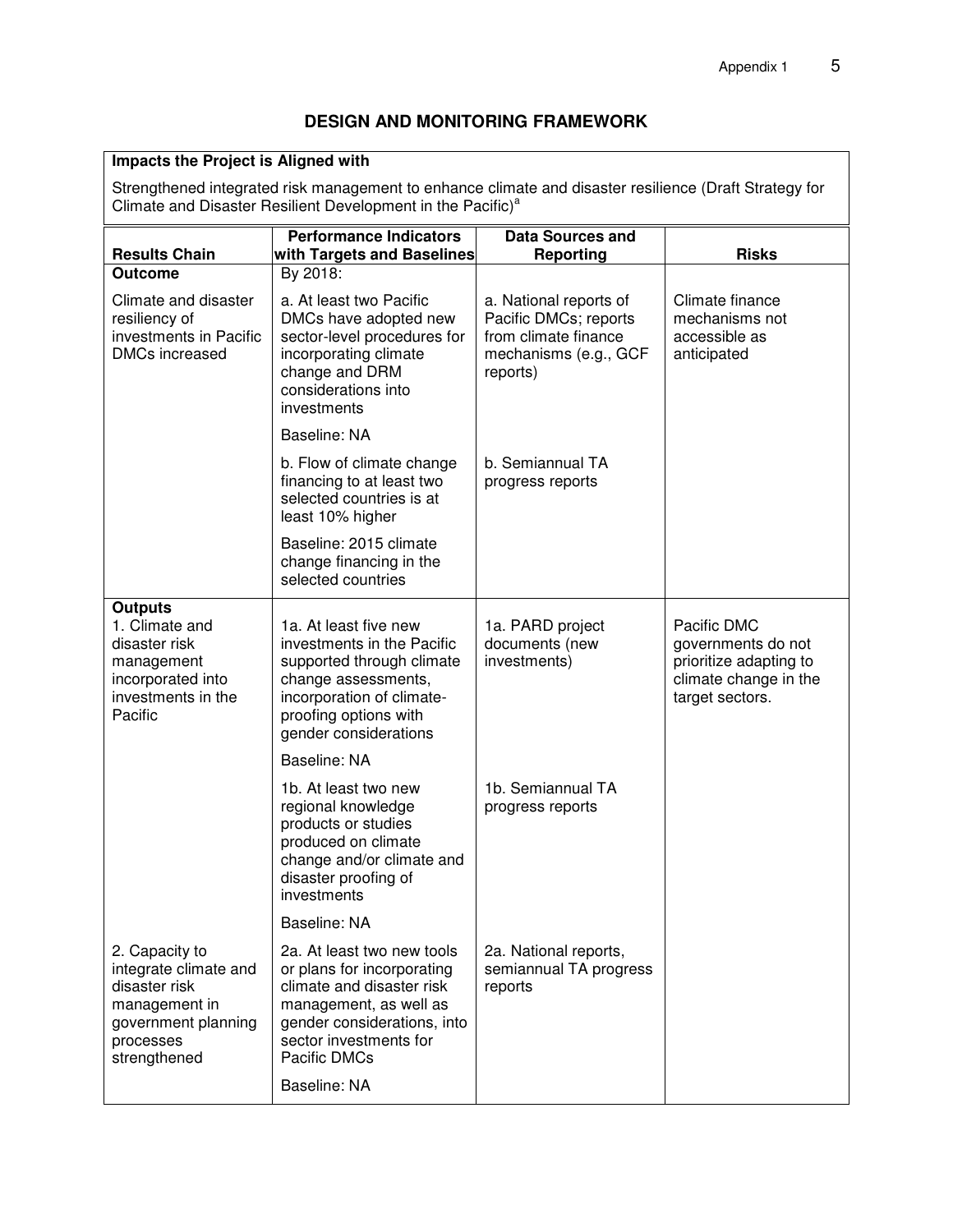|                                                                                                                 |                                                                                                                                                                                                               | <b>Performance Indicators</b>                                                                                                                                                       | <b>Data Sources and</b>                         |                                       |
|-----------------------------------------------------------------------------------------------------------------|---------------------------------------------------------------------------------------------------------------------------------------------------------------------------------------------------------------|-------------------------------------------------------------------------------------------------------------------------------------------------------------------------------------|-------------------------------------------------|---------------------------------------|
| <b>Results Chain</b>                                                                                            |                                                                                                                                                                                                               | with Targets and Baselines<br>3a. At least five investment                                                                                                                          | <b>Reporting</b><br>3a. National reports;       | <b>Risks</b><br><b>DMC</b> investment |
| 3. Access to climate<br>change financing                                                                        |                                                                                                                                                                                                               | projects have submitted                                                                                                                                                             | reports from climate                            | priorities do not                     |
| supported in selected                                                                                           |                                                                                                                                                                                                               | new cofinancing proposals                                                                                                                                                           | finance mechanisms;                             | correspond to those of                |
| countries                                                                                                       |                                                                                                                                                                                                               | for GCF or other climate<br>financing resources.                                                                                                                                    | semiannual TA progress<br>reports               | climate finance sources               |
|                                                                                                                 |                                                                                                                                                                                                               | Baseline: NA                                                                                                                                                                        |                                                 |                                       |
|                                                                                                                 |                                                                                                                                                                                                               |                                                                                                                                                                                     |                                                 |                                       |
|                                                                                                                 |                                                                                                                                                                                                               | 3b. At least three new<br>country-level or regional                                                                                                                                 | 3b. National reports;<br>semiannual TA progress |                                       |
|                                                                                                                 |                                                                                                                                                                                                               | road maps and/or project                                                                                                                                                            | reports                                         |                                       |
|                                                                                                                 |                                                                                                                                                                                                               | pipelines developed for<br>investments in climate                                                                                                                                   |                                                 |                                       |
|                                                                                                                 |                                                                                                                                                                                                               | change and DRM                                                                                                                                                                      |                                                 |                                       |
|                                                                                                                 |                                                                                                                                                                                                               |                                                                                                                                                                                     |                                                 |                                       |
|                                                                                                                 | <b>Key Activities with Milestones</b>                                                                                                                                                                         | Baseline: NA                                                                                                                                                                        |                                                 |                                       |
|                                                                                                                 |                                                                                                                                                                                                               | 1. Incorporating climate change and disaster risk management into investments in the Pacific                                                                                        |                                                 |                                       |
|                                                                                                                 |                                                                                                                                                                                                               |                                                                                                                                                                                     |                                                 |                                       |
| 1.1                                                                                                             |                                                                                                                                                                                                               | Consultations with PARD project officers, DMC representatives on climate and DRM needs and<br>climate change and DRM priorities in PARD investments by Q4 2015.                     |                                                 |                                       |
| 1.2                                                                                                             | Consultations with partner organization for supporting production of climate information relevant<br>to PARD investments by Q1 2016.                                                                          |                                                                                                                                                                                     |                                                 |                                       |
| 1.3                                                                                                             | Conduct of climate risk and vulnerability assessments, identification of disaster risk based on<br>available information, and identification of adaptation and DRM needs in PARD investments by<br>Q3 2018.   |                                                                                                                                                                                     |                                                 |                                       |
| 1.4                                                                                                             | Identification of climate and disaster proofing options and components for PARD investments,<br>including ecosystem-based adaptation options and gender considerations by Q3 2018.                            |                                                                                                                                                                                     |                                                 |                                       |
| 1.5                                                                                                             | Review of PARD experience on climate change and the CCIP, with recommendations for<br>updating the CCIP and communication and dissemination of lessons by Q4 2015.                                            |                                                                                                                                                                                     |                                                 |                                       |
| 1.6                                                                                                             | Submission of updated CCIP, either as a new plan or as part of the Pacific Approach by Q1 2016.                                                                                                               |                                                                                                                                                                                     |                                                 |                                       |
| 1.7                                                                                                             | Creation of a PARD database for climate risk and vulnerability assessments and other climate<br>information by Q4 2016.                                                                                       |                                                                                                                                                                                     |                                                 |                                       |
| 1.8                                                                                                             | Production of regional knowledge products or studies on climate change by Q4 2018.                                                                                                                            |                                                                                                                                                                                     |                                                 |                                       |
| 2. Strengthening capacity to integrate climate and disaster risk management in government<br>planning processes |                                                                                                                                                                                                               |                                                                                                                                                                                     |                                                 |                                       |
| 2.1                                                                                                             | Consultations with relevant DMC representatives and development partners and with regard to<br>national priorities and climate change and DRM needs at sector level linked to PARD investments<br>by Q1 2016. |                                                                                                                                                                                     |                                                 |                                       |
| 2.2                                                                                                             | Mapping of existing information resources on climate change and DRM by sector and on<br>investment needs and options by Q2 2016.                                                                              |                                                                                                                                                                                     |                                                 |                                       |
| 2.3                                                                                                             |                                                                                                                                                                                                               | Establishment of partnerships on climate change and disaster risk information by Q3 2016.                                                                                           |                                                 |                                       |
| 2.4                                                                                                             |                                                                                                                                                                                                               | Development of sector-level guidance, tools or plans for incorporating climate and disaster risk<br>management into sector investments, including gender considerations by Q2 2018. |                                                 |                                       |
| 2.5                                                                                                             |                                                                                                                                                                                                               | Presentation of guidance and tools to relevant stakeholders at the national level by Q3 2018.                                                                                       |                                                 |                                       |
|                                                                                                                 |                                                                                                                                                                                                               |                                                                                                                                                                                     |                                                 |                                       |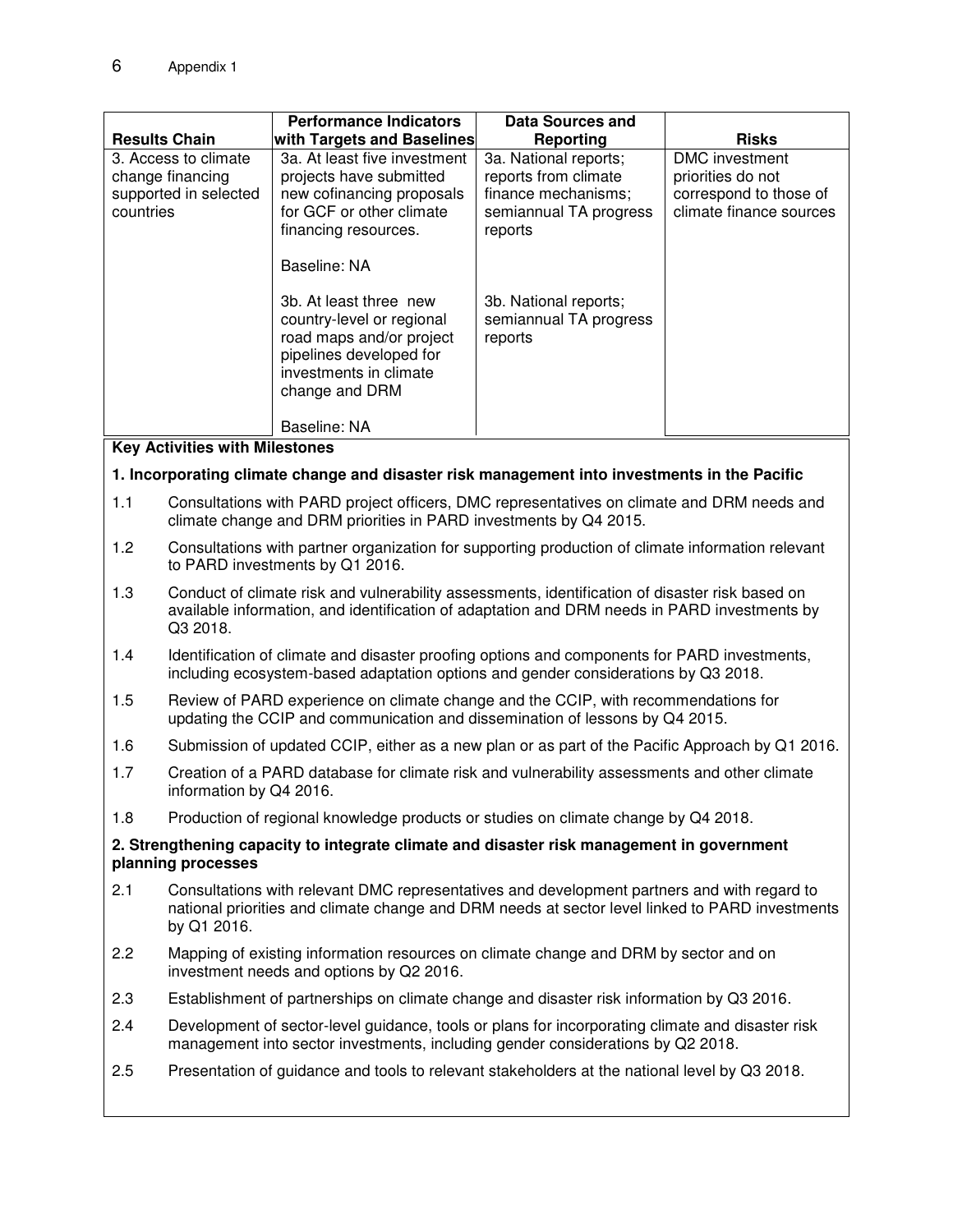#### **Key Activities with Milestones**

#### **3. Supporting access to climate change financing in selected countries**

- 3.1 Consultations with relevant stakeholders (PARD project officers, DMC representatives, development partners) with regard to national priorities and climate risk management needs at sector level linked to PARD investments by Q2 2016.
- 3.2 Development of a road map and/or project pipelines for accessing climate finance in Pacific DMCs by Q2 2018.
- 3.3 Development of cofinancing proposal for GCF or other climate financing resources, by Q4 2018

#### **Inputs**

ADB: \$1,000,000 (grant)

#### **Assumptions for Partner Financing**

Not applicable.

 $ADB = Asian Development Bank, CCIP = climate change implementation plan, DMC = developing member country,$ DRM = disaster risk management, GCF = Green Climate Fund, NA = not applicable, PARD = Pacific Department, TA

= technical assistance.<br><sup>a</sup> Secretariat of the Pacific Community. 2015. *Draft Strategy for Climate and Disaster Resilient Development in the Pacific (Version 17).* Suva.

Source: Asian Development Bank.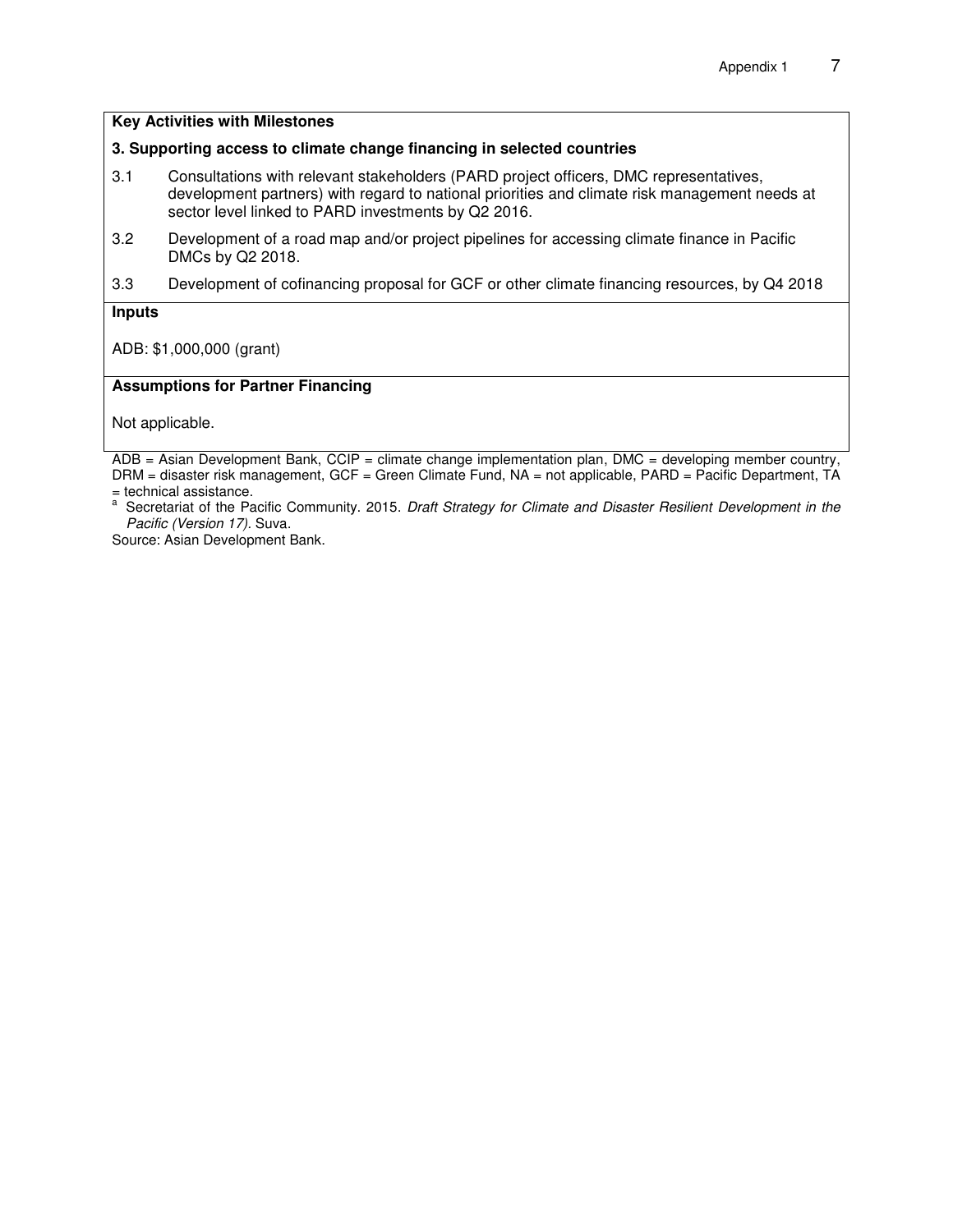# **COST ESTIMATES AND FINANCING PLAN**

| \$'000 |
|--------|
|--------|

| $\sqrt{\Psi}$ vvv $\mu$<br><b>Item</b>                                                                                                                                                                        | <b>Amount</b> |
|---------------------------------------------------------------------------------------------------------------------------------------------------------------------------------------------------------------|---------------|
| Asian Development Bank <sup>a</sup>                                                                                                                                                                           |               |
| Consultants                                                                                                                                                                                                   |               |
| a. Remuneration and per diem                                                                                                                                                                                  |               |
| International consultants                                                                                                                                                                                     | 600.0         |
| National consultants<br>Ш.                                                                                                                                                                                    | 175.0         |
| b. International and local travel                                                                                                                                                                             | 80.0          |
| 2. Training, seminars, and conferences                                                                                                                                                                        |               |
| a. Facilitators <sup>b</sup>                                                                                                                                                                                  | 25.0          |
| b. Training program                                                                                                                                                                                           | 10.0          |
| Miscellaneous administration and support costs<br>3.                                                                                                                                                          | 10.0          |
| Contingencies<br>4.                                                                                                                                                                                           | 100.0         |
| Total                                                                                                                                                                                                         | 1,000.0       |
| Financed by the Asian Development Bank's Technical Assistance Special Fund (TASF-V).<br>Including travel of Asian Development Bank project staff serving as resource persons during project activities, e.g., |               |

as facilitators or speakers in project workshops or trainings.

Source: Asian Development Bank estimates.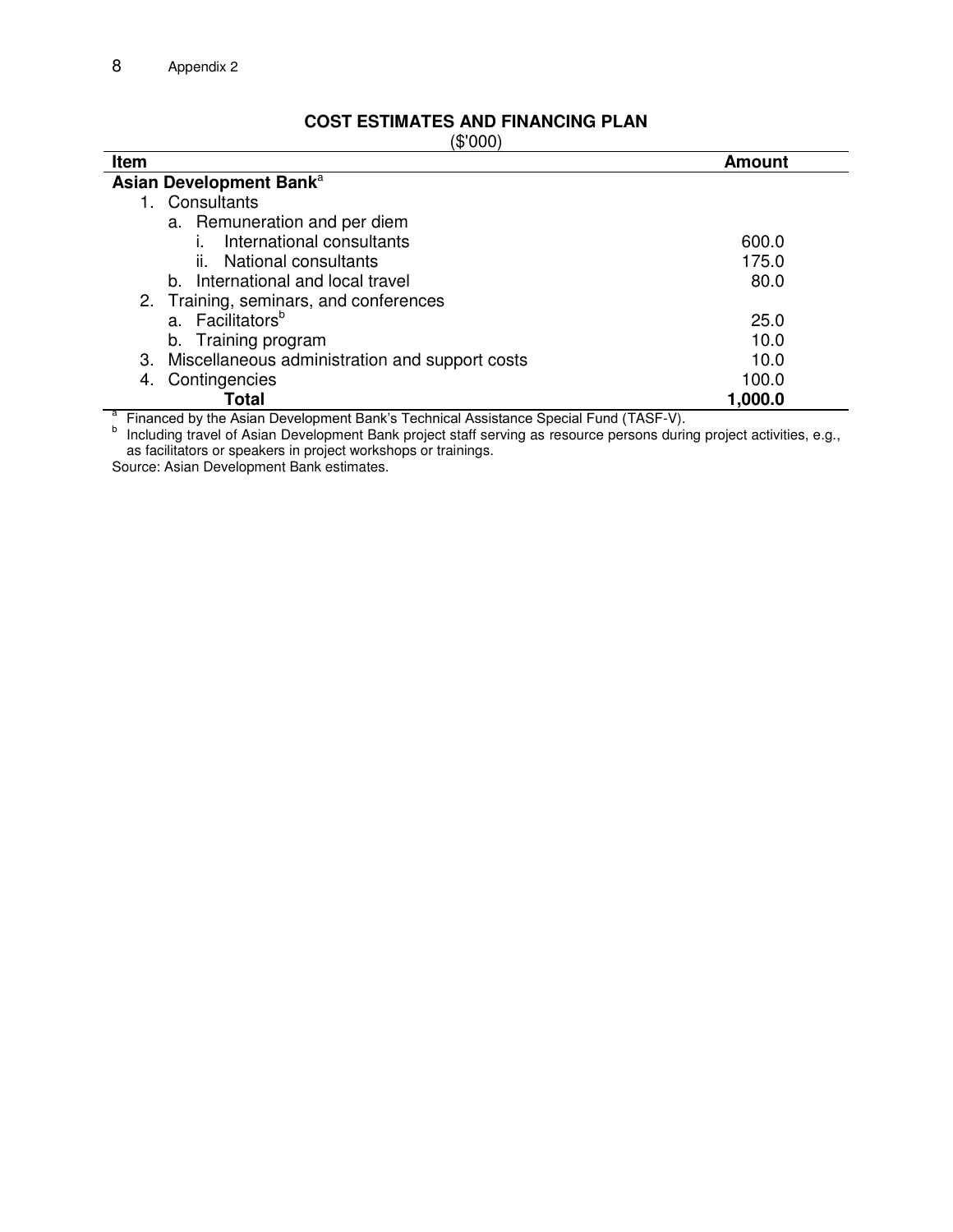## **OUTLINE TERMS OF REFERENCE FOR CONSULTANTS**

1. A team of international and national consultants will be engaged to assist in technical assistance (TA) implementation. The TA will require about 30 person-months of international and 35 person-months of national consultant inputs. The Asian Development Bank (ADB) will engage all consultants in accordance with its Guidelines on the Use of Consultants (2013, as amended from time to time).

## **A. International Consultants**

2. **Senior climate change and disaster risk management specialist and team leader** (15 person-months, intermittent). The consultant will have at least a master's degree in economics, environmental science, or a related field, and 10 years of experience related to the environment, climate change, and disaster risk management (DRM). Knowledge of ADB and experience in the Pacific are highly desirable. The consultant will be responsible for the following tasks:

- (i) coordinate overall TA implementation, including coordination of inputs by other consultants;
- (ii) consult with Pacific Department (PARD) project officers and developing member country (DMC) representatives on climate and DRM needs and climate change and DRM priorities in PARD investments and at the sector level in Pacific DMCs;
- (iii) consult with partner organizations to support climate and disaster information relevant for PARD investments;
- (iv) map existing information resources on climate and DRM by sector, and by investment needs and options;
- (v) coordinate climate risk and vulnerability assessments, identify disaster risk based on existing information, and identify adaptation and DRM needs in PARD investments;
- (vi) identify opportunities for investment with significant climate change adaptation and/or DRM benefits and climate and disaster-proofing options, as well as associated co-benefits, in accordance with national development plans (including sector plans, National Adaptation Programmes of Action, and Joint National Action Plans for Disaster Risk Management and Climate Change Adaptation); and make an initial evaluation of their technical, financial, social, environmental, and political feasibility;
- (vii) provide expertise and inputs on opportunities and mechanisms to expand ADB operations to enhance DMC climate and disaster resilience;
- (viii) develop a financing plan for the actions in close consultation with DMC authorities; and identify needs for and possible sources of financial, technological, and capacity building support;
- (ix) develop recommendations for mobilizing the needed support, including from bilateral and multilateral sources;
- (x) develop a road map and project pipelines for accessing climate finance in Pacific DMCs, and coordinate the development of funding proposals;
- (xi) identify opportunities and provide recommendations for regional initiatives on climate change and DRM in the Pacific;
- (xii) coordinate the development of sector-level guidance, tools or plans for incorporating climate and disaster-risk management into sector investments;
- (xiii) define baselines, targets and timelines for implementation; and implement progress monitoring and evaluation;